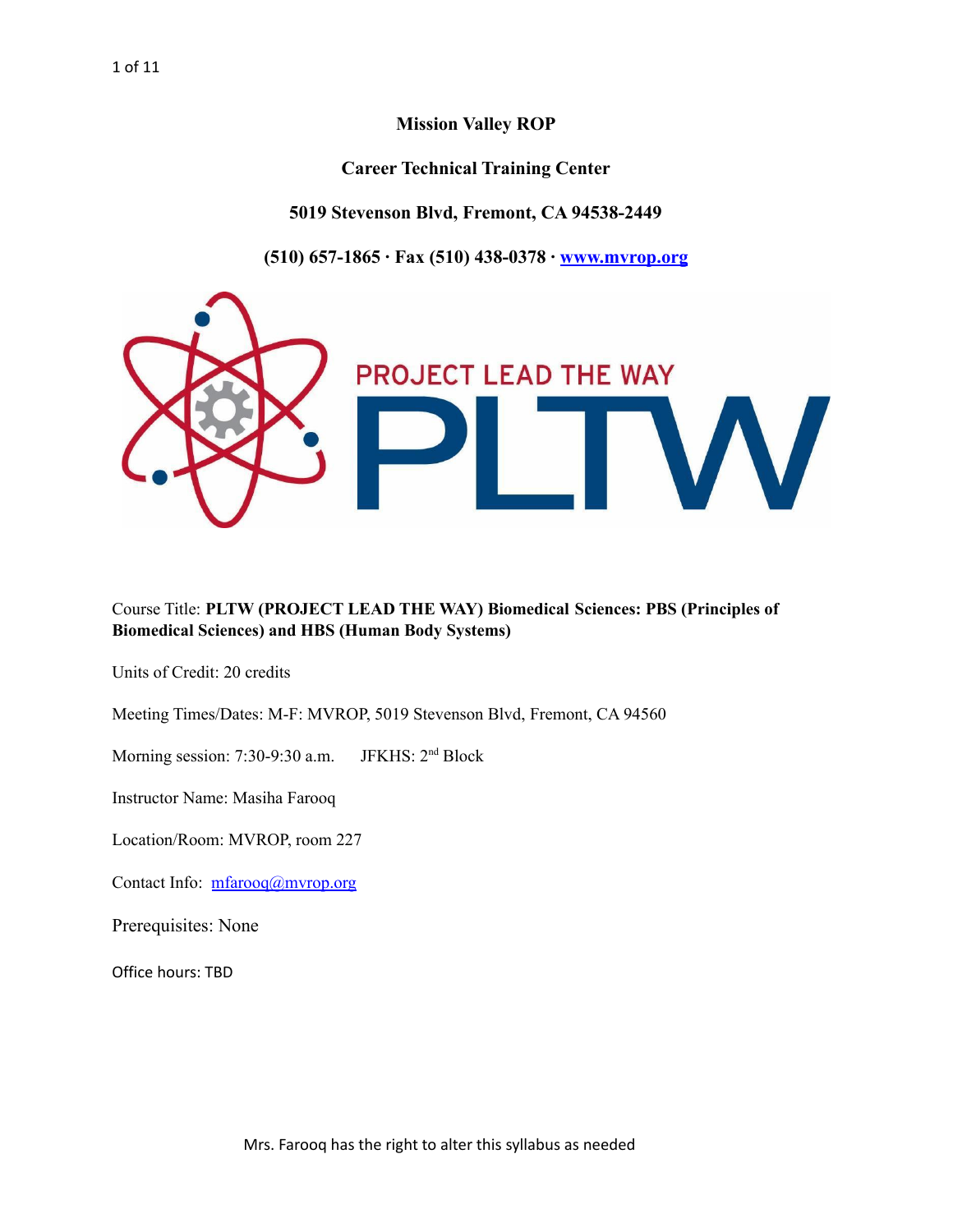## **Course Description:**

This one year long UC-approved ("d" Lab Credit for each semester) PLTW class comprises two courses, PBS in the first semester and HBS in the second semester.

**NOTE:** The Biomedical Courses PBS and HBS are approved as an A-G "D" Lab Science with the UC Schools. This is **not** meant to replace physical and life science courses for graduation, but will satisfy a 3rd and 4<sup>th</sup> year science course.

# **PBS (Principles of Biomedical Sciences) SEMESTER 1**

This is the introductory course of the PLTW Biomedical Science pathway. This course serves to provide foundational knowledge and skills in fields such as biology, anatomy & physiology, genetics, microbiology, and epidemiology as well as engage students in how this content can be applied to real world situations, cases, and problems. From design and data analysis to outbreaks, clinical empathy, health promotion, and more, students explore the vast range of careers in biomedical sciences. They develop not just technical skills, but also in-demand, transportable skills – including problem solving, critical and creative thinking, collaboration, communication, and ethical reasoning – that they need to thrive in life and career.

r=====================================================================

# **HBS (Human Body Systems) SEMESTER 2**

Students examine the interactions of human body systems as they explore identity, power, movement, protection, and homeostasis. Exploring science in action, students build organs and tissues on MANIKEN® skeletal models; use data acquisition software to monitor body functions, such as muscle movement, reflex and voluntary action, and respiration; and take on the roles of biomedical professionals to solve real-world medical cases.

**Note:** Detailed course content/course objectives for both courses are available at <http://www.mvrop.org/Page/231>

## **Course Materials**

There is no textbook for this class. Each student will receive a login that gives them access to the PLTW curriculum online which has all the units, lessons, projects and activities.

Course File/biomedical Portfolio (a three-ring binder with tabbed dividers). This binder should be specifically dedicated to the PLTW course and not shared with other classes

====================================================================

A second binder (one-inch, three-ring binder and five sheet protectors) will be required at the beginning of the second semester. This binder will include, at a minimum, a resume, a cover letter, a completed job application and one outstanding work sample/project.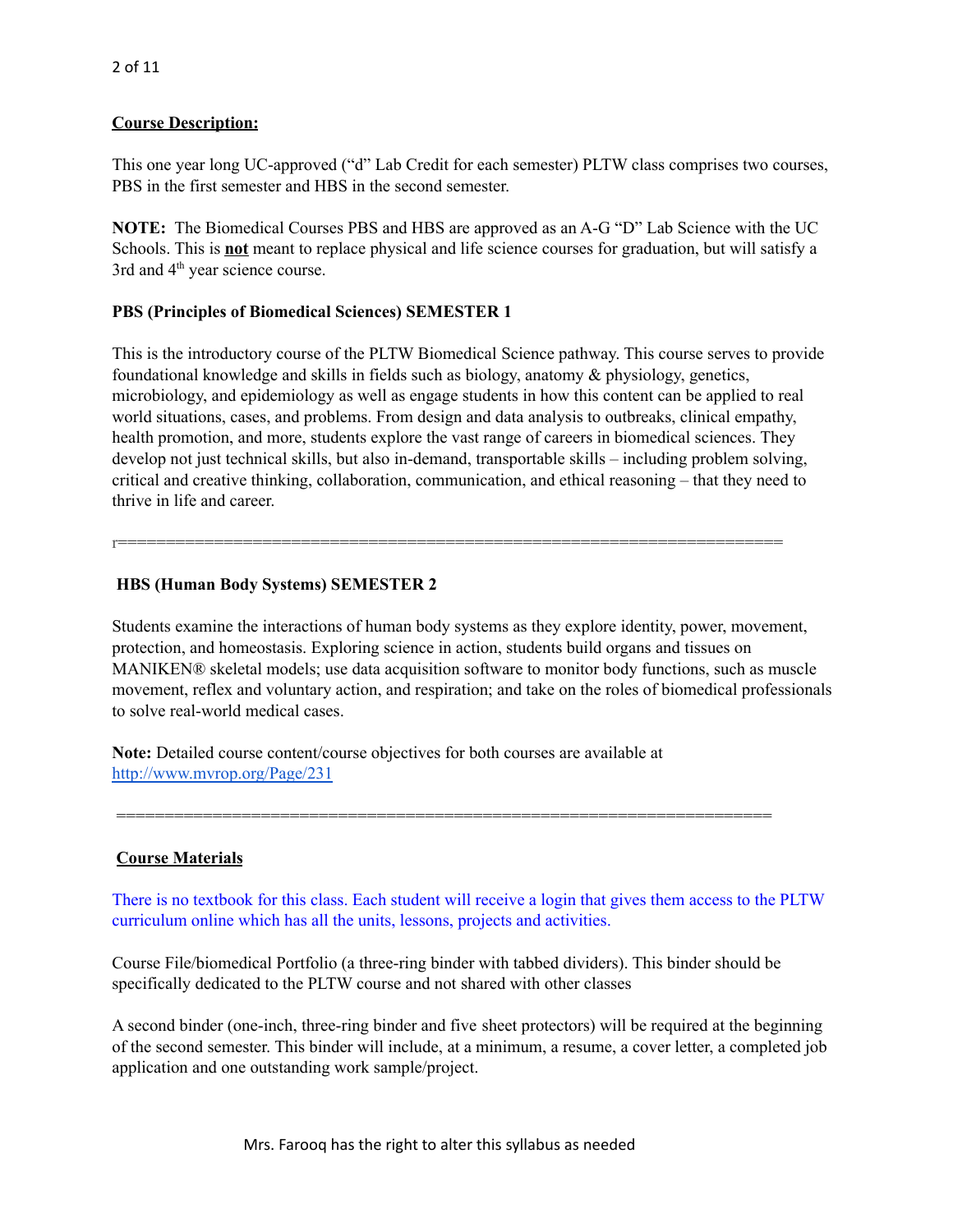3 of 11

Laboratory Journal (composition notebook, college-ruled)

Scientific Calculator

Lab coats and goggles (will be provided unless students want to purchase their own)

**Grading Policy/Evaluation:** Based on a point system.

a. Skills (Classwork, labs and lab reports, binder, homework, research projects and presentations) -35%

=====================================================================

b. Knowledge (Quizzes and tests)-35%

d. Work Ethic (Participation, attendance, employability skills and punctuality) – 20%

e. End of semester project(final project) -10%

#### **Grading Scale**

| $A+ = 97\%$                | $B_{+} = 87\%$ | $C_{\pm} = 77\%$    | $D_{+} = 67\%$ |
|----------------------------|----------------|---------------------|----------------|
| $A = 93\%$                 | $B = 83\%$     | $C = 73\%$          | $D = 63\%$     |
| $A = 90\%$                 | $B - 80\%$     | $C_{\rm{f}} = 70\%$ | D- = $60\%$    |
| Less than $60\% = F$ grade |                |                     |                |

# **Policies and Procedures for High School Students 2021 - 2022 School Year**

=====================================================================

#### **HOMEWORK POLICY:**

Students will be notified what assignments are due and when. It is the responsibility of the student to take down due dates. Students are responsible for completing the assigned reading and homework and keeping up with the class. Any late submissions will have points deducted. If the assignment is turned in within one working day **after** the due date, half of the points will be deducted. Points will also be lost if the assignment is incorrect or incomplete. No assignment will be accepted beyond one week of the scheduled date.

#### **ATTENDANCE:**

Mission Valley ROP's mission is to prepare students for employment, and career preparation via post-secondary educational opportunities. **Just as in business and industry, where employees are** expected to show up on time every day, Mission Valley ROP students are expected to be on time for **classes every day.** If your home high school has no school, a minimum day, or an optional student event that may conflict with your Mission Valley ROP class, you are still expected to attend your Mission Valley ROP class, unless otherwise directed by your MVROP instructor.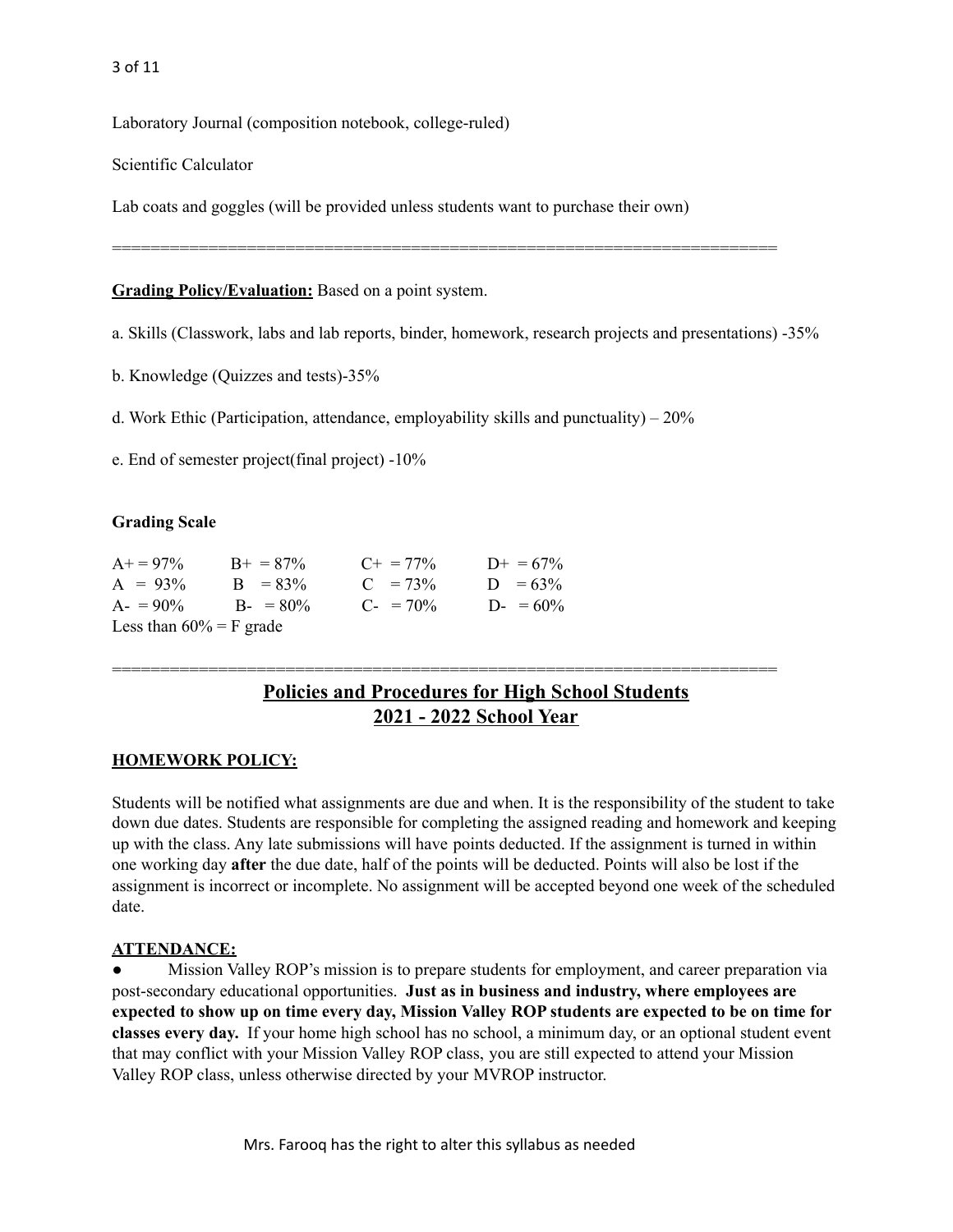Make up assignments and/or exams will be given for excused absences only, which include medical, legal, or bereavement circumstances. Failure to complete make-up assignments will adversely affect your grade. If you are tardy or miss a Mission Valley ROP class, multiple times your grade will be adversely affected.

● **Students must arrive on time to class.** Talking on a cell phone or having personal conversations outside the class is unproductive and will be considered tardy. Tardiness reduces instructional time and is disruptive to the classroom. Tardies may result in a student earning a lower grade or prevent the student from receiving a course certificate for the course. Tardy students will be placed on contract, which may result in being dropped from the ROP Center class.

Except in cases of serious emergency, a student must have a note or receive the permission of the instructor to leave class to see an administrator.

Hall passes prescribed by teachers are required for unaccompanied students to exit classrooms when class is in session. Students are to present their hall pass when asked by a school official.

## PLEASE NOTE THAT **your home school does NOT notify MVROP regarding attendance. Parent and student's counselor or administration (home school) will be called/emailed the student's absence for 2 DAYS and beyond if NO contact from the parent.**

# **BULLYING AND HARASSMENT**

Bullying is repeated behavior, which involves an imbalance of power by the perpetrator(s) that causes harm to the target(s). It may harass, intimidate, threaten, terrorize, harm, or exclude. Such behavior is often executed using electronic, written, verbal, visual, physical act or gesture, or conduct toward another person or persons.

● Mission Valley ROP is committed to providing a safe educational environment for students and staff in which all members of the school community are treated with dignity and respect in an environment free from harassment, intimidation or bullying. Mission Valley ROP prohibits harassment, bullying, hazing, or any other form of victimization.

This policy is in effect while students are on property within the jurisdiction of the school; going to or coming from the school, on school-owned and/or school-operated vehicles, attending or engaged in school sponsored activities; on/or away from school grounds if the misconduct directly affects the good order, efficient management and welfare of the school.

● All incidents of bullying and harassment should be reported to the administration for resolution.

## **CHEATING:**

● Mission Valley ROP is committed to preparing students for the workforce. This preparation includes technical skills as well as business ethics. Mission Valley ROP does not tolerate cheating.

Any student caught cheating on an exam or copying work from other students will be given one warning and a failing grade on that assignment. Any subsequent incident will result in termination from his/her Mission Valley ROP program, a failing grade, and loss of credits.

## **DRESS CODE:**

• Proper attire is expected of Mission Valley ROP students. Pajamas, slippers, or clothing that is too revealing, a distraction, or poses a safety concern (i.e. pants that must be held up with one hand because they are too baggy) should not be worn. Appropriate undergarments must be worn at all times. Clothing must be clean, neat, in good repair, and must convey professionalism. Clothing/accessories that identify affiliation with street gangs may not be worn. Clothing which covers the head and eyes for fashion purposes will not be allowed in MVROP buildings (i.e.: hats, caps, hoodies, do-rags, skull caps,

Mrs. Farooq has the right to alter this syllabus as needed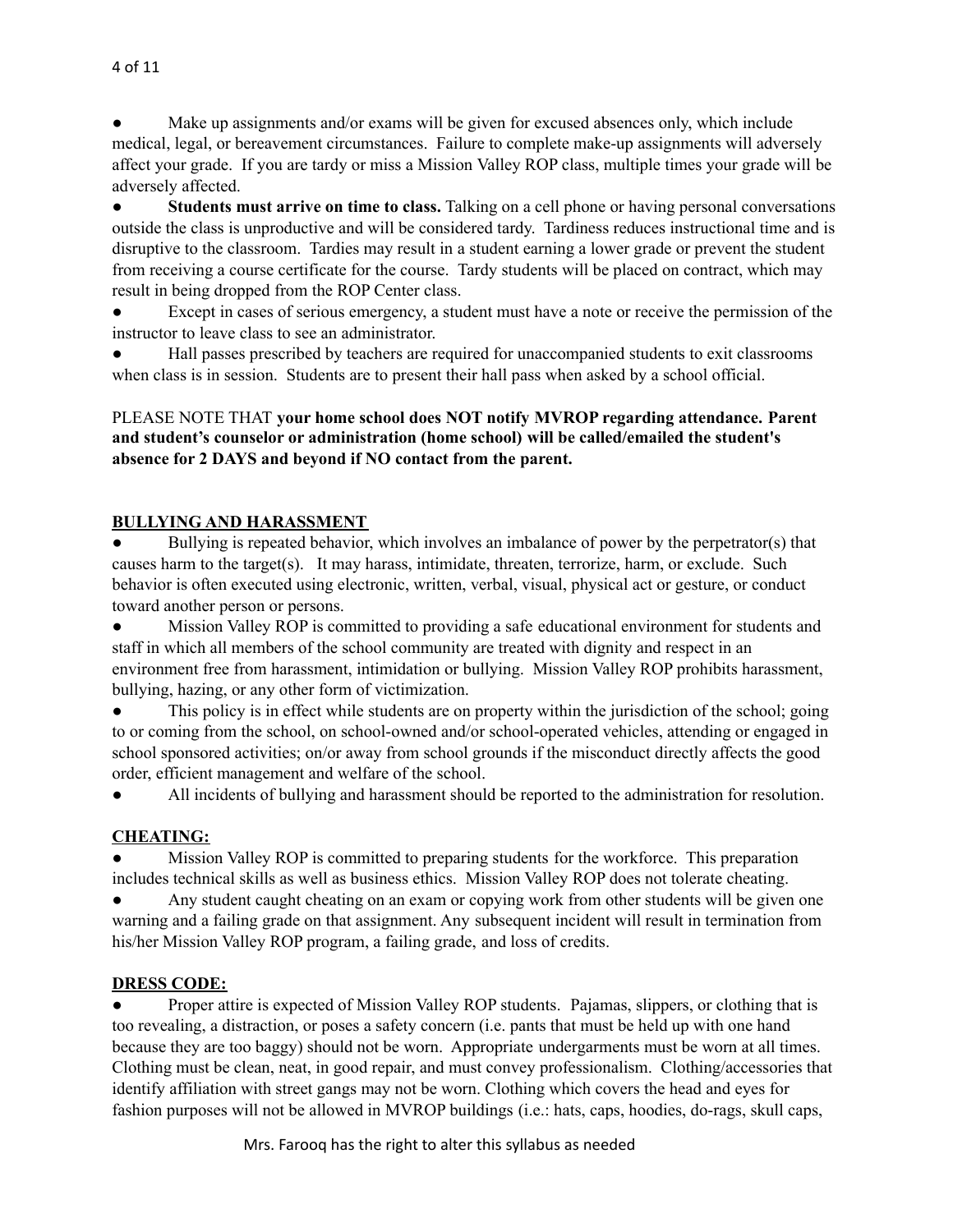bandannas, sunglasses, etc.). At the discretion of instructor and/or administrator, students may be placed on contract for violating dress code and/or removed from class. Repeated dress code violations may result in dismissal from ROP Center class.

● Please see additional dress code policies under Lab Safety Protocols

# **OFF-CAMPUS RELEASE:**

When circumstances require a student to be released from class early at the parent's request, photo identification will be required by Mission Valley ROP to facilitate release of the minor child to the parent.

● Photo identification will be copied and a signature will be required.

If parent/guardian cannot come to the ROP Center, a signed note from parent/guardian to the instructor and/or front desk stating the date, time, reason for release, and valid signature. The note must contain a phone number to verify with the parent/guardian the reason for leaving campus.

● If a signed note is not presented to proper personnel and a parent/guardian cannot be present to check out the student, a phone call from the parent is required.

Once on campus, students may not leave Mission Valley ROP campus during school hours without proper authorization. Unauthorized students leaving campus may result in dismissal from ROP Center class.

# **NO FOOD/NO DRINKS:**

No food or drinks will be allowed in MVROP buildings, including classroom, lobby, hallway, and restrooms. The Student Lounge is the only room where food or drinks other than water should be consumed. Students violating this policy will receive one warning via a behavior contract. Further incidents may result in termination from the ROP program.

● Students are encouraged to brown bag their lunch and eat before attending their ROP class to avoid being tardy.

No food delivery services are allowed to be delivered to MVROP such as Grub Hub, Door Dash, or pizza delivery except when pre-approved by the instructor for a class party.

Please review lab safety protocols for additional policies

## **SMOKING/ALCOHOL/ILLEGAL SUBSTANCES:**

The use of tobacco, alcohol and drugs by minors is against the law. Students found in violation will be reported to law enforcement, dropped from his/her Mission Valley ROP program, and returned to his/her home school for further disciplinary action. This policy extends to all Mission Valley ROP-related training and activities including internship and job shadowing opportunities, field trips and events.

## **STUDENT BEHAVIOR:**

● Mission Valley ROP provides courses for both high school and adult students, often in the same classroom. Appropriate behavior is expected from every student.

Attending Mission Valley ROP programs is a privilege and is elective, not compulsory. Students who are unable or unwilling to comply with the established policies and procedures will be referred for transfer to their home school.

## **CLASSROOM BEHAVIOR:**

- 1. Arrive to class on time.
- 2. Respect will be shown to all. No profanity.

Mrs. Farooq has the right to alter this syllabus as needed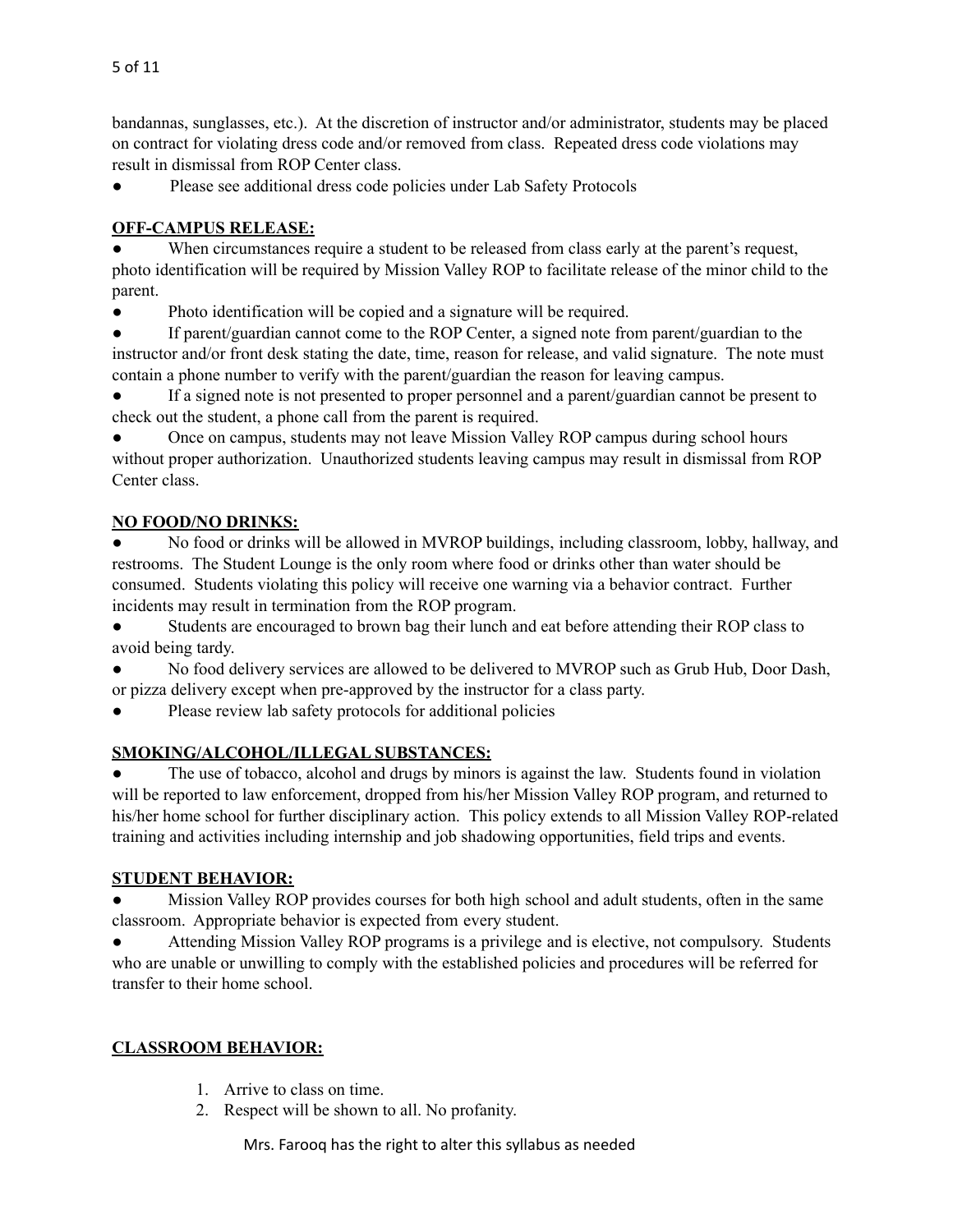- 3. At no time will you touch the teacher's desk or computer.
- 4. No food or drink/ gum allowed in the laboratory.
- 5. Follow all lab rules. Wear lab appropriate clothing and footwear.
- 6. No leaving class without permission from the instructor.
- 7. Leave lab equipment ALONE unless instructed. Handle lab equipment as instructed by the teacher when it is required to use them.
- 8. Listen while the instructor is talking.
- 9. Cell phones/headphones/electronic devices are strictly prohibited and need to be put away inside bags unless the instructor allows it for use related to the curriculum. Students have to follow additional cell phone/ electronic devices/headphone policies which will be explained in class.

#### **COVID/HEALTH REQUIREMENTS:**

All Mission Valley ROP students are required to wear a mask or face covering while inside any classroom or building on the MVROP campus. A mask will be provided if there is a need.

- All students should conduct a daily self-assessment for any signs or symptoms of illness.
- Students should stay home from school and school activities if they have any symptoms of an illness such as a fever, a cough, a sore throat or headache.
- Students should not return to school after an illness until they have been symptom free without medication for 24 hours.

#### **Laboratory Safety:**

Students and parents **must review and sign** a separate laboratory safety agreement before they are beginning lab work. This document goes over the lab safety rules and regulations for this class.

#### **Laptops:**

There will be extensive use of laptops in the PLTW Biomedical Sciences class. Laptops are a privilege and not a right! Students are required to restrict laptop use to their curriculum and searching unrelated content on the laptops, playing games and changing desktop settings, etc. without teacher's permission is strictly prohibited. Students should abide by the **Acceptable Use Policy and All Rules Regarding Cell Phone Use.**

## **Students completing this course with a grade of "B-" or better will receive a Mission Valley ROP Certificate of Completion listing competencies achieved in the course.**

====================================================================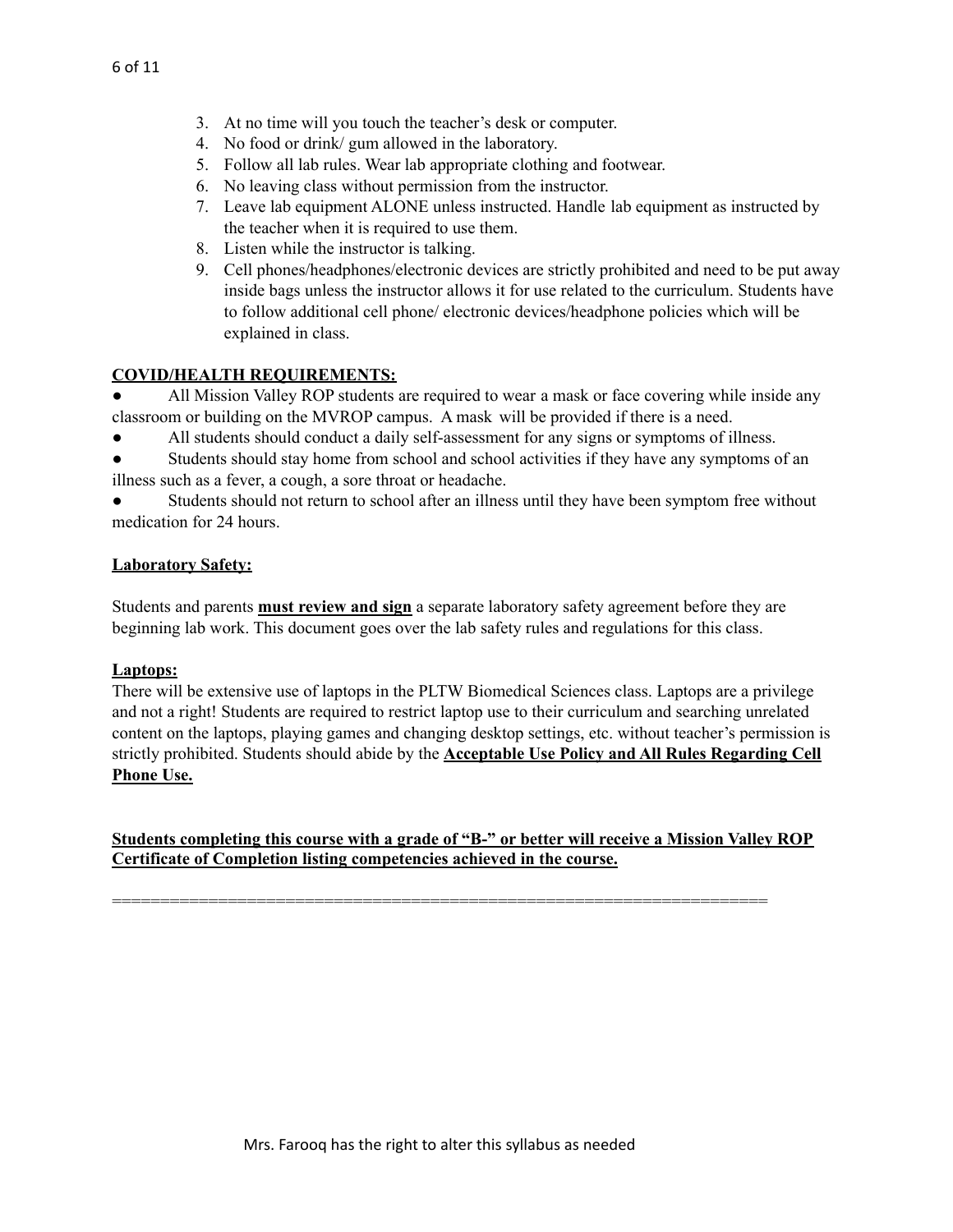**By signing below you acknowledge that you have read the course syllabus, and understand the requirements for the MVROP Biomedical Sciences program (PBS and HBS), 2021-22.**

**Student Agreement:** As a student in this course, I have read and I understand the policies for the Biomedical Sciences (PBS and HBS) course and agree to abide by the concepts outlined in the syllabus and disclosure statement.

Student's printed name

Student's phone/ email

| Student's Signature | Date |
|---------------------|------|
|---------------------|------|

**Parent:** My son/daughter has discussed with me the syllabus and the disclosure statement for the Biomedical Sciences Course (PBS and HBS) and I agree with the documents and support my student in abiding by their precepts.

Parent/Guardian's printed name

| Parent/Guardian's phone/ email |  |
|--------------------------------|--|
|                                |  |

| Parent/Guardian's Signature |
|-----------------------------|
|-----------------------------|

Date\_\_\_\_\_\_\_\_\_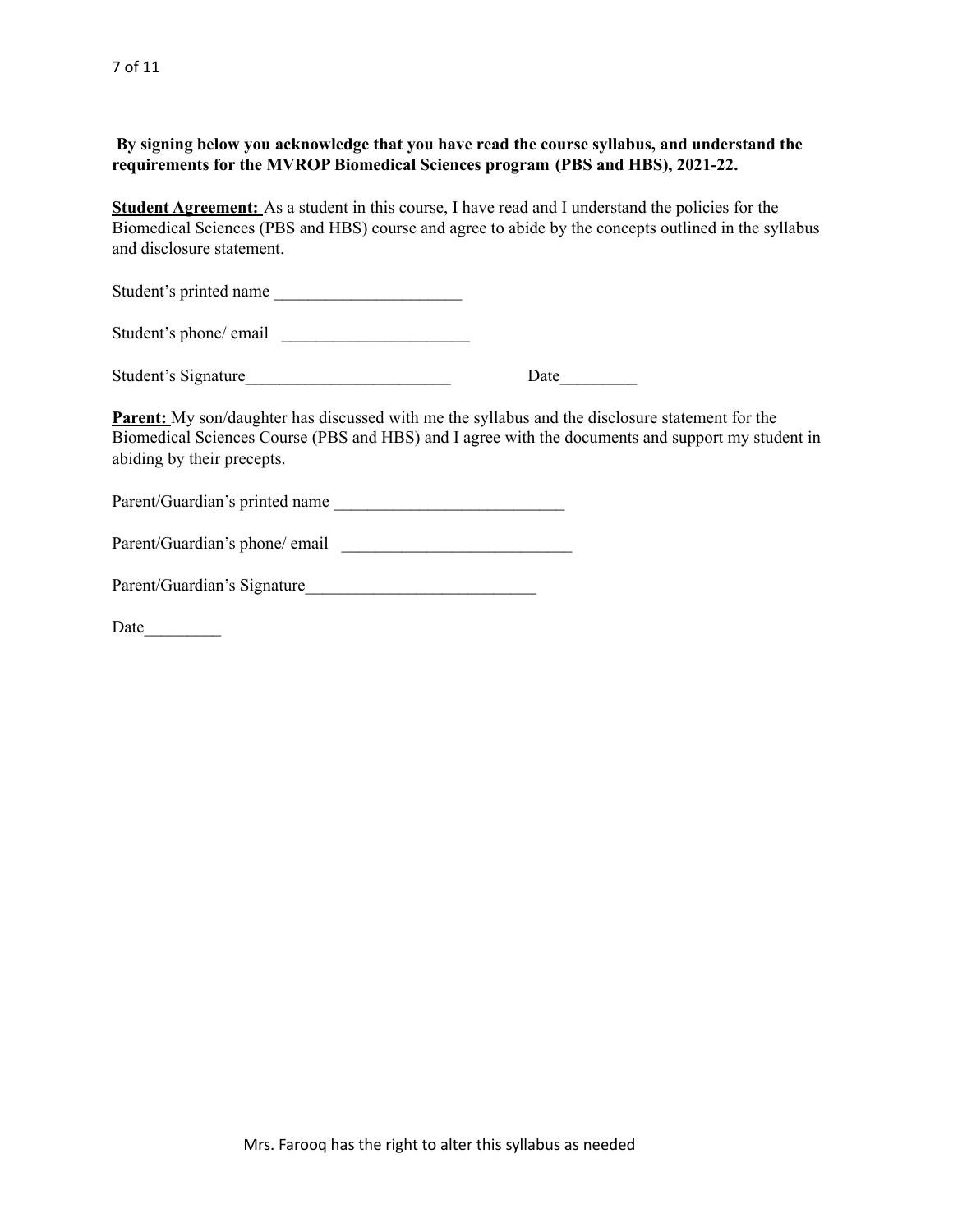## **PLTW MVROP Biomedical Sciences Laboratory Safety Rules**

**Your participation in this laboratory requires that you follow safe laboratory practices. You are required to adhere to the safety guidelines listed below, as well as any other safety procedures given** by your instructor or the instructor(s) in charge of the course. In the next class meeting, you will be **asked to sign a form certifying that you were informed of the safety guidelines and emergency procedures for this laboratory. Violations of these rules are grounds for expulsion from this laboratory.**

Note: You have the right to ask questions regarding your safety in this laboratory, either directly or anonymously, without fear of reprisal (mfarooq $\omega$ mvrop.org).

- Locate the emergency evacuation plan. Become familiar with the recommended exit routes.
- Locate the emergency shower and eyewash station. Location of the fire extinguisher and fire alarm and fire blanket.
- The Safety Data Sheets (SDS) contain information on all known health hazards of the chemicals used in this course. In addition, there is information concerning the cleanup of spills and the accidental exposure to the chemical (e.g. skin contact or inhalation). You are advised to inspect the contents of the SDS binder.
- Dispose of all broken glassware, needles, and scalpel blades in the specially marked receptacle. Never place any of those items in the trash can.
- Exercise care in working with surgical instruments. Notify your instructor immediately if you receive any type of injury in the laboratory no matter how slight.
- Never pipette fluids by mouth. Pipettes will be available for your use. Check odor cautiously. Never taste anything unless directed by your instructor.
- No make-up/lotion/ chapstick can be applied in the lab. Nails are to be kept short. No long jewelry or raised stone ring(s)
- No food/water/chewing gum in the class. Do not drink water from the taps in the laboratory.
- School regulations prohibit eating and drinking at laboratory tables. If you wish to bring food/drink to lab, it must be stored in a designated "clean area" and eaten outside of the lab/ student lounge (MVROP students)
- Shoes must be worn in the laboratory. Do not wear open-toed shoes or sandals.
- Wear a lab coat and safety goggles in this laboratory at all times, unless instructed otherwise. If you have long hair, please use a hair tie. We suggest that you don't wear loose long sleeves.
- Full length pants/jeans only- no shorts/skirts allowed in the lab.
- No cell phones/iPods/ IPhones in the lab. Avoid texting at all times.
- Wash your hands before and after working in the lab. Wear gloves as needed and directed to by your instructor.
- Turn off the Bunsen/alcohol burner when you are not using it.
- If any hazardous reagents are spilled, notify your instructor at once. Wait for instructions before attempting to clean up a spill.
- Before obtaining any reagents, carefully read the labels on the bottles twice. Many chemicals have similar names. Never return unused chemicals or solutions to the original dispensing bottle.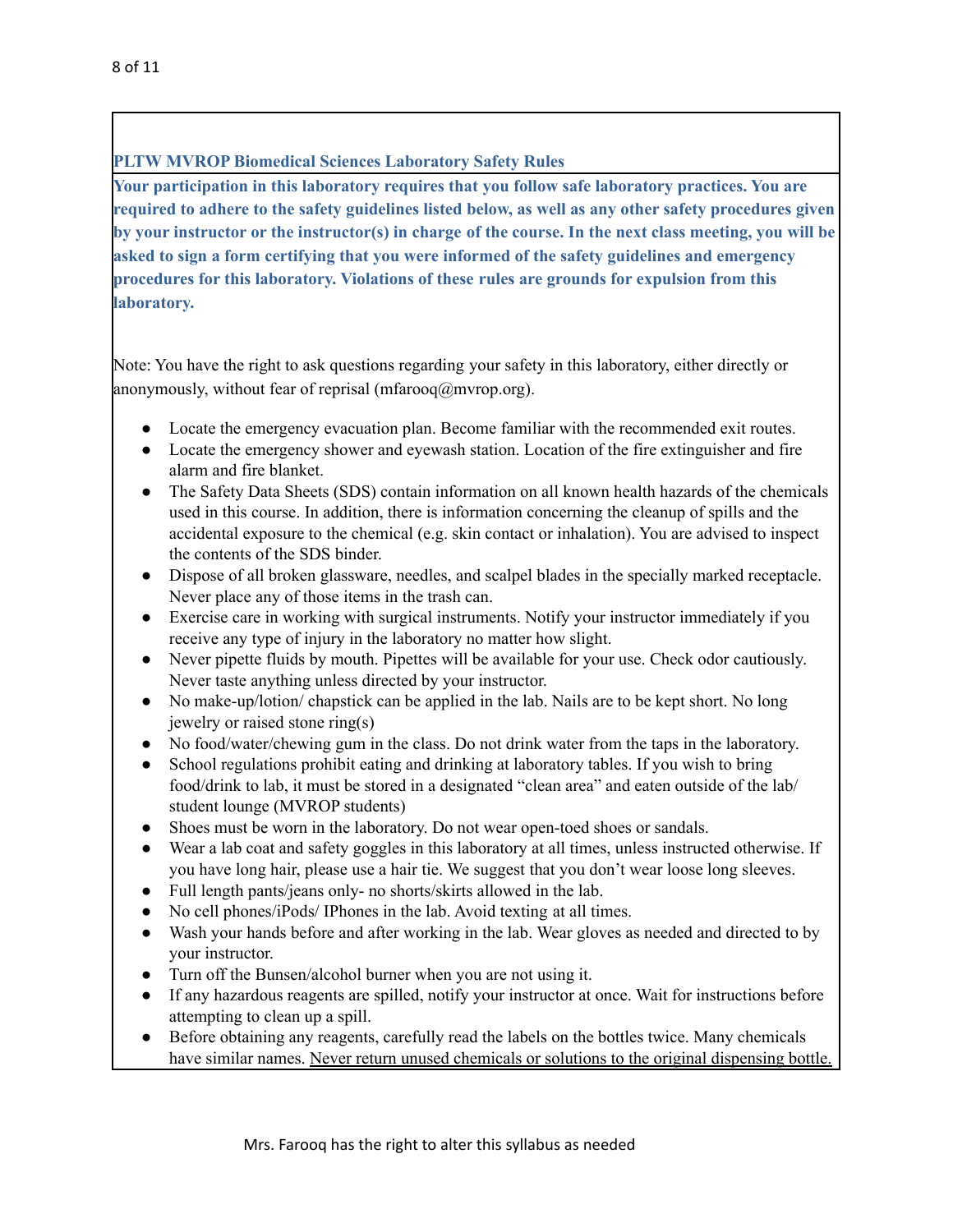- Follow the instructor's directions for disposal of chemicals. When no specific directions are given, you may dispose of non-hazardous, water-soluble substances in the sink, and place insoluble materials such as filter paper in the wastebasket. If you are not sure, ask first.
- Biological waste and any other material contaminated with bacteria should be disposed of in specially marked biohazard bins with biohazard bags inside.
- Perform the only experiment assigned; do not experiment on your own. No unauthorized experiments are allowed.
- Every chemical in a laboratory must be properly labeled. Many chemicals have similar names, and you should read the name twice. If a chemical is a solution, the concentration will also appear on the label. Solution concentration is commonly described by molarity (e.g. 6 M HCL) or by percent concentration (e.g. 0.9% NaCl). Labels should also include the initials of the preparer and the date of preparation.
- Use the proper instrument (eye-dropped, scoopula, etc.) to remove reagents from bottles. Do not cross contaminate reagents by using the same scoopula for two different reagents, e.g. don't use the mustard knife in the jelly jar.

===========================================================================

Additional lab policies will be included as and when required.